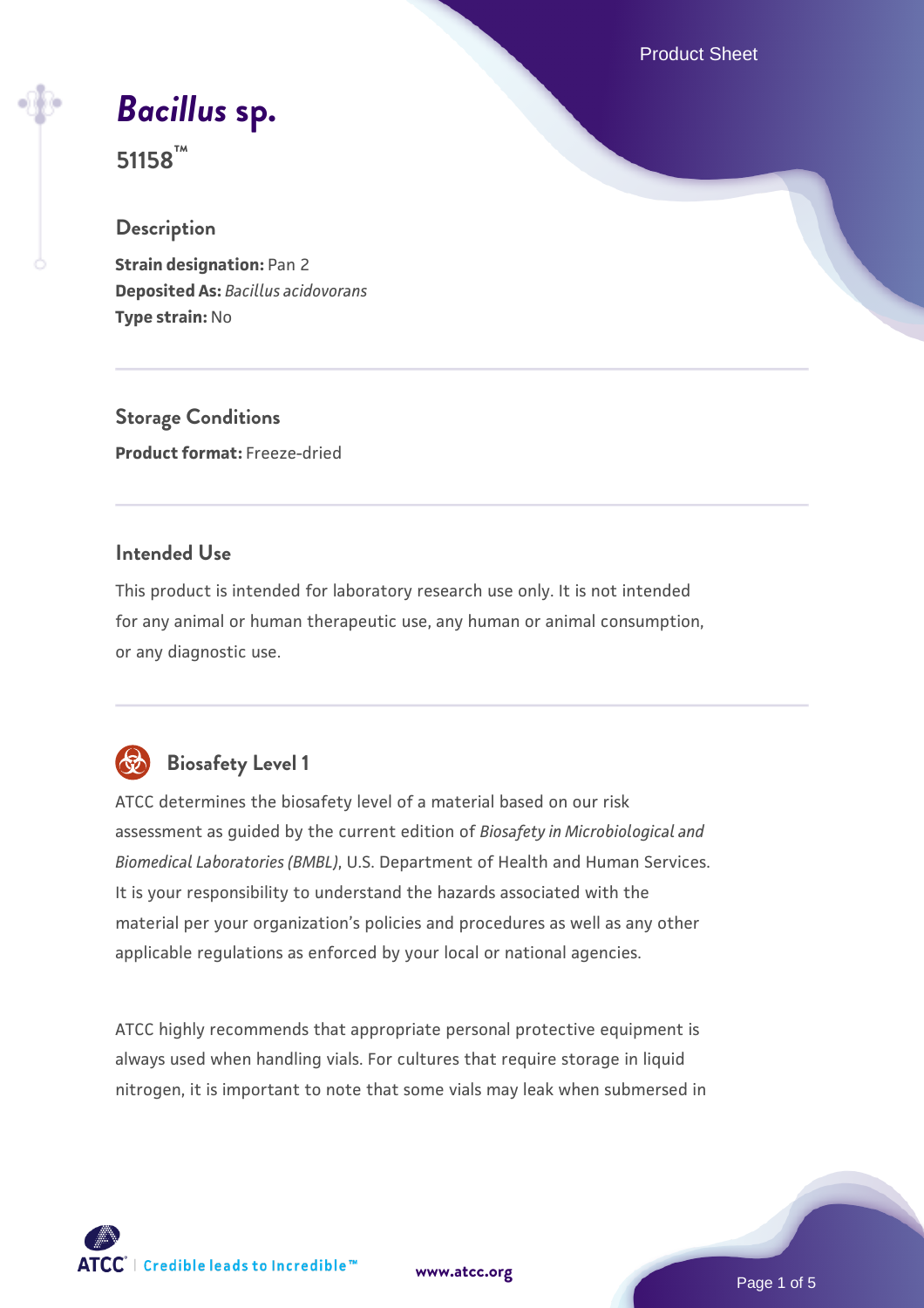liquid nitrogen and will slowly fill with liquid nitrogen. Upon thawing, the conversion of the liquid nitrogen back to its gas phase may result in the vial exploding or blowing off its cap with dangerous force creating flying debris. Unless necessary, ATCC recommends that these cultures be stored in the vapor phase of liquid nitrogen rather than submersed in liquid nitrogen.

## **Certificate of Analysis**

For batch-specific test results, refer to the applicable certificate of analysis that can be found at www.atcc.org.

#### **Growth Conditions**

**Medium:**  [ATCC Medium 3: Nutrient agar or nutrient broth](https://www.atcc.org/-/media/product-assets/documents/microbial-media-formulations/3/atcc-medium-3.pdf?rev=7510837507e64d849c62a46b5b2197a1) **Temperature:** 30°C

## **Material Citation**

If use of this material results in a scientific publication, please cite the material in the following manner: *Bacillus* sp. (ATCC 51158)

## **References**

References and other information relating to this material are available at www.atcc.org.

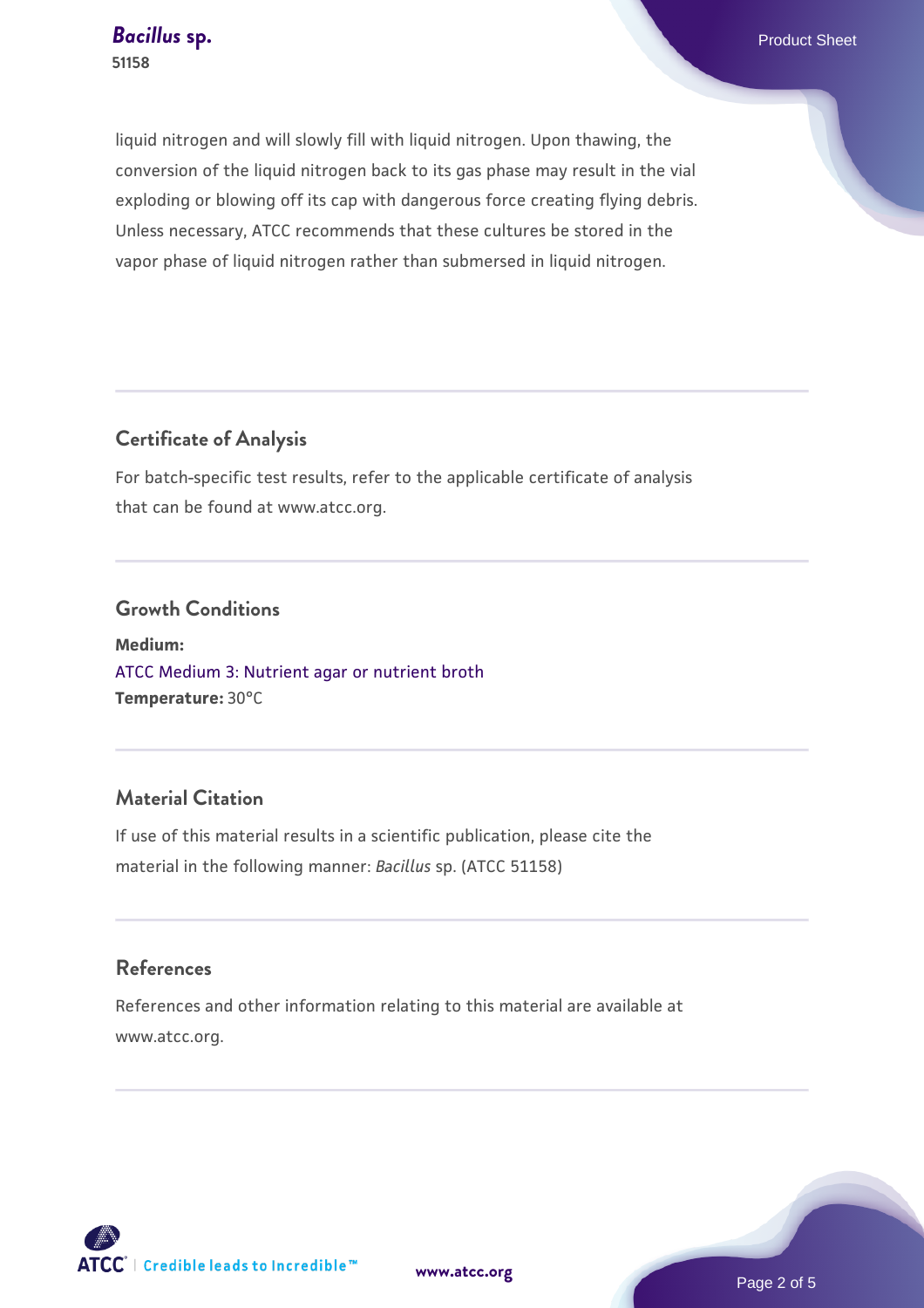**[Bacillus](https://www.atcc.org/products/51158) [sp.](https://www.atcc.org/products/51158)** Product Sheet

**51158**

#### **Warranty**

The product is provided 'AS IS' and the viability of ATCC® products is warranted for 30 days from the date of shipment, provided that the customer has stored and handled the product according to the information included on the product information sheet, website, and Certificate of Analysis. For living cultures, ATCC lists the media formulation and reagents that have been found to be effective for the product. While other unspecified media and reagents may also produce satisfactory results, a change in the ATCC and/or depositor-recommended protocols may affect the recovery, growth, and/or function of the product. If an alternative medium formulation or reagent is used, the ATCC warranty for viability is no longer valid. Except as expressly set forth herein, no other warranties of any kind are provided, express or implied, including, but not limited to, any implied warranties of merchantability, fitness for a particular purpose, manufacture according to cGMP standards, typicality, safety, accuracy, and/or noninfringement.

#### **Disclaimers**

This product is intended for laboratory research use only. It is not intended for any animal or human therapeutic use, any human or animal consumption, or any diagnostic use. Any proposed commercial use is prohibited without a license from ATCC.

While ATCC uses reasonable efforts to include accurate and up-to-date information on this product sheet, ATCC makes no warranties or representations as to its accuracy. Citations from scientific literature and patents are provided for informational purposes only. ATCC does not warrant that such information has been confirmed to be accurate or complete and the customer bears the sole responsibility of confirming the accuracy and completeness of any such information.

This product is sent on the condition that the customer is responsible for and assumes all risk and responsibility in connection with the receipt, handling,



**[www.atcc.org](http://www.atcc.org)**

Page 3 of 5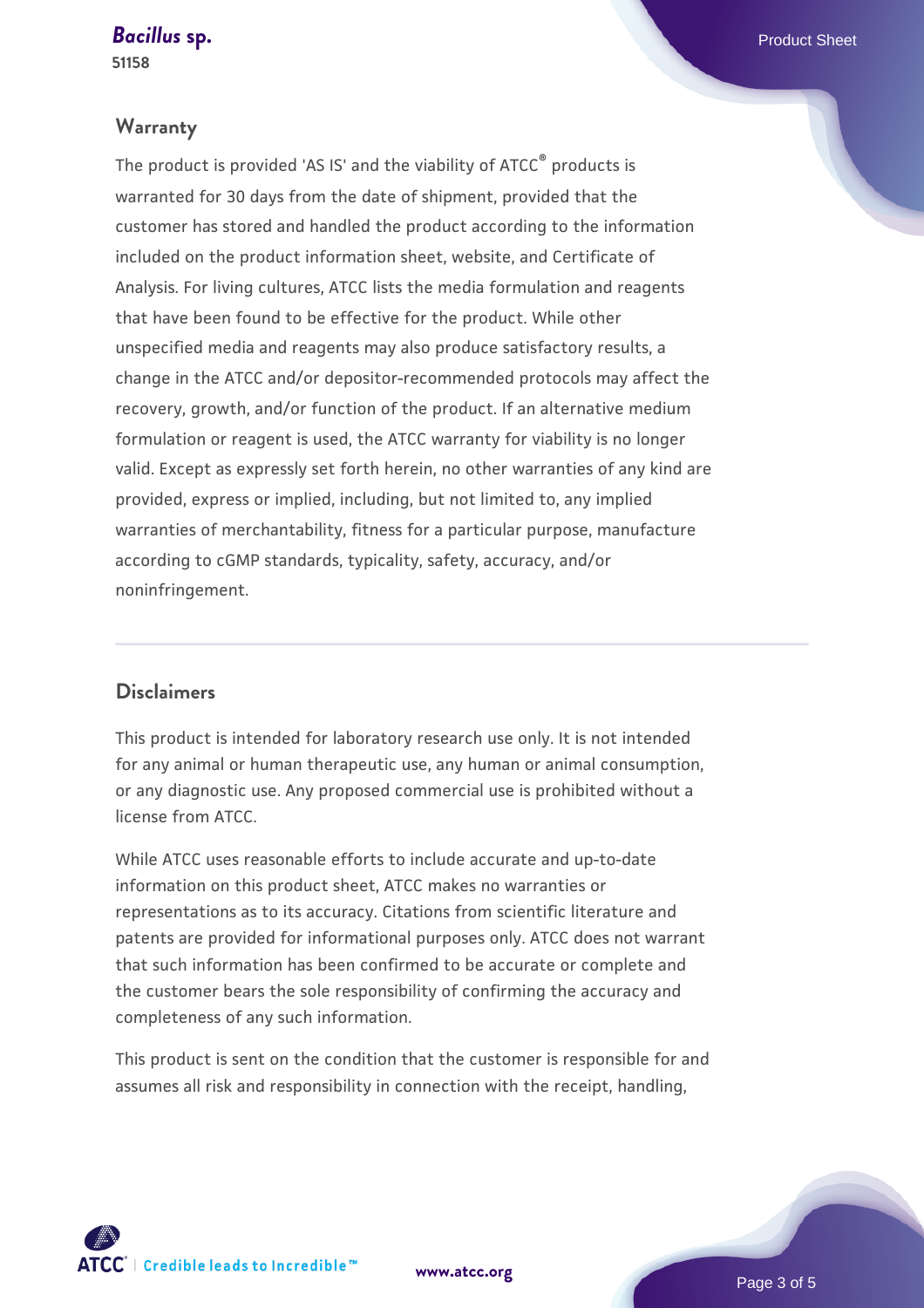storage, disposal, and use of the ATCC product including without limitation taking all appropriate safety and handling precautions to minimize health or environmental risk. As a condition of receiving the material, the customer agrees that any activity undertaken with the ATCC product and any progeny or modifications will be conducted in compliance with all applicable laws, regulations, and guidelines. This product is provided 'AS IS' with no representations or warranties whatsoever except as expressly set forth herein and in no event shall ATCC, its parents, subsidiaries, directors, officers, agents, employees, assigns, successors, and affiliates be liable for indirect, special, incidental, or consequential damages of any kind in connection with or arising out of the customer's use of the product. While reasonable effort is made to ensure authenticity and reliability of materials on deposit, ATCC is not liable for damages arising from the misidentification or misrepresentation of such materials.

Please see the material transfer agreement (MTA) for further details regarding the use of this product. The MTA is available at www.atcc.org.

## **Copyright and Trademark Information**

© ATCC 2021. All rights reserved.

ATCC is a registered trademark of the American Type Culture Collection.

## **Revision**

This information on this document was last updated on 2021-05-19

## **Contact Information**

ATCC 10801 University Boulevard Manassas, VA 20110-2209 USA